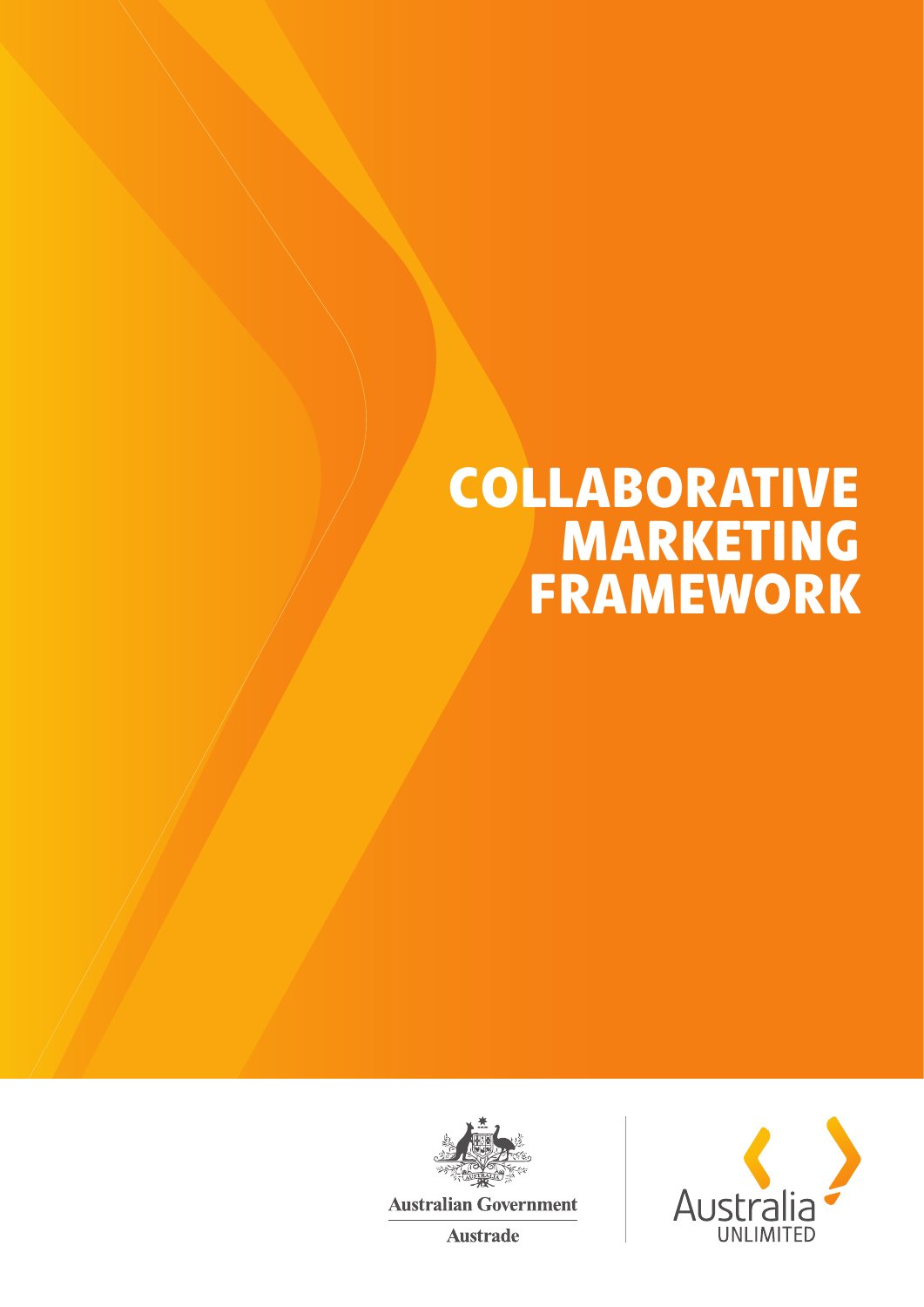#### A framework for international education market prioritisation, collaboration and reputation management.

#### **Objective**

A nationally consistent approach to marketing and branding of Australia is key to the sustainable growth of the sector. Activities by the range of marketing bodies across Australia present some risks and many opportunities to coordinate and align efforts. Coordination has the potential to increase Australia's profile, improve stakeholder engagement and amplify industry capacity amongst sector representatives.

This Collaborative Marketing Framework reflects the views of sector representatives (from the Council for International Education's Marketing and Collaboration Working Group) on opportunities for collaboration.

The framework also reflects the views of Commonwealth and state and terrirtory representatives of the International Education Marketing Forum (IEMF).

The framework is intended to:

- 1. Identify where joint marketing activities can be most beneficial (Market Prioritisation)
- 2. Outline potential models and approaches to collaboration and co-design (Collaboration Opportunities)
- 3. Support collaboration across governments and the sector
- 4. Guide collective responses to incidents that have the potential to adversely impact the reputation of Australian education and training.

# **Principles**

The framework is underpinned by the following principles:

- 1. Cooperation provides benefits for all international stakeholders and can occur at various levels (for example, Commonwealth, state and territory governments, city organisations, regions, study destinations, sectors).
- 2. Collaboration occurs on an 'opt-in', rather than mandated basis. It recognises that available resources are not a reflection of commitment.
- 3. The framework is a tool to provide insight and guidance, not dictate action.
- 4. The framework relies on quality data that is updated annually.
- 5. The framework is a dynamic, iterative resource. It will build on what works, based on the evolution of the data.

#### How the framework will be used

The framework is a co-created resource, overseen by the International Education Marketing Forum (IEMF). Data will be updated annually and the usability and value of the framework will be regularly reviewed.

#### 1. Where to focus collaborative effort: Market Prioritisation

Market Prioritisation under the framework is a datadriven guide to identifying collaboration opportunities across governments and sectors. It provides an evidence base to support marketing decisions and collaborative approaches within regions, states and territories or among member organisations.

The Market Prioritisation approach ranks collaboration opportunities by market size (overall enrolments), and market diversity by provider/sector enrolment activity. This is presented conceptually in Figure 1, which uses full year 2017 onshore enrolment data (see Appendix B). The presentation of collaborative opportunities comprises the following features:

- 1. The **breadth** of each market (national coverage) is represented on the x axis.
- 2. The **depth** of each market  $-$  diversity of sector<sup>1</sup> enrolments  $-$  is represented on the  $y$  axis.
- 3. The coloured bars on the matrix represent the overall enrolment numbers from the market.
- 4. In addition to the four square matrix, the framework identifies 'wildcard' markets, based on:
	- a) changes, over time, to Australia's global competitive position; and/or
	- b) where our competitors are active and there may be opportunity for Australia to increase market share.

The resulting five tiers of markets are summarised in Table 1.

For a more detailed description of the methodology, see Appendix A.

<sup>1.</sup> encompassing Schools, ELICOS, VET, HE, Non-award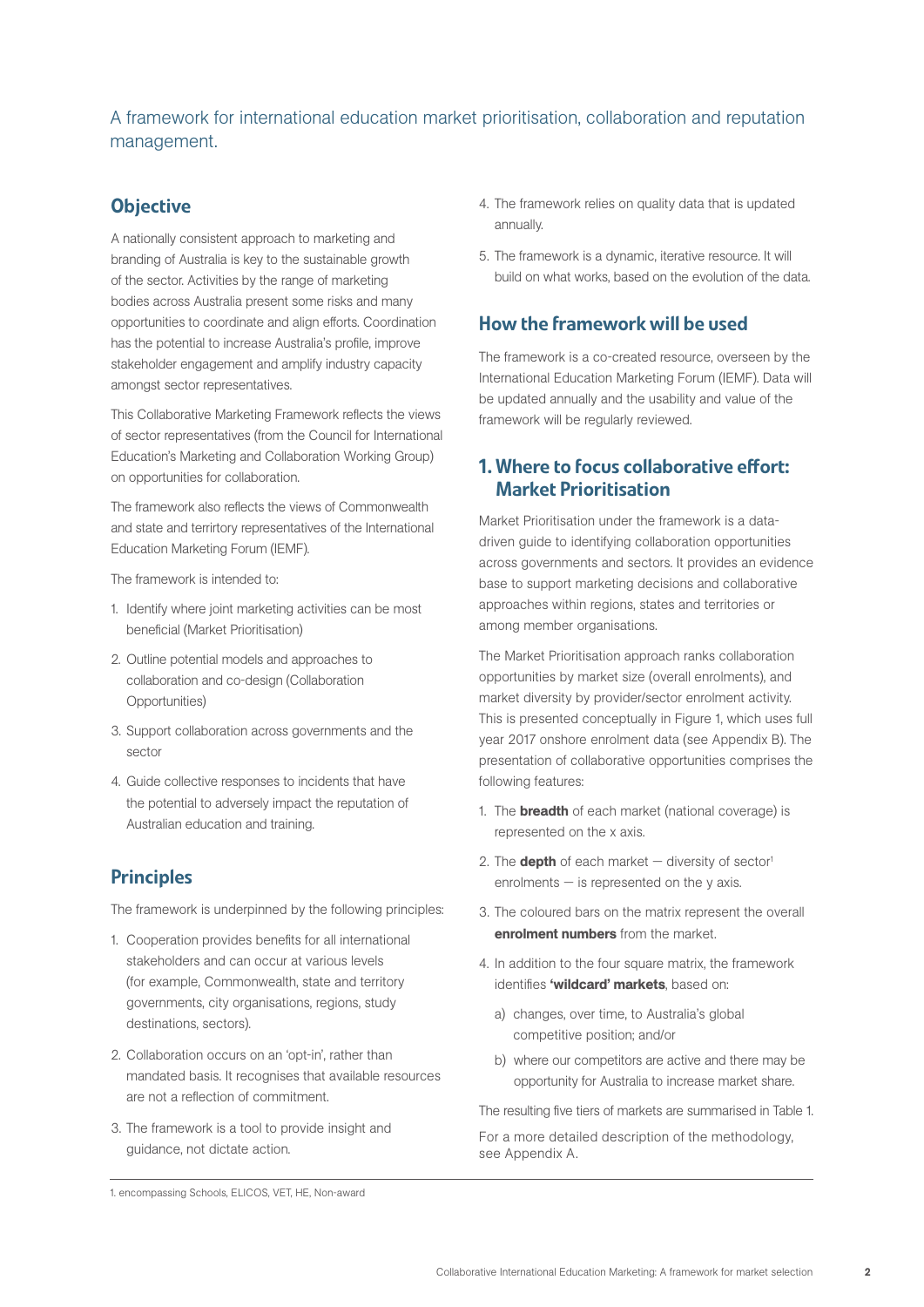| Tier            | <b>Description</b>                                                                                                                                                                                                                                                                                                                                                                                                                                                                                                                                                                                      |
|-----------------|---------------------------------------------------------------------------------------------------------------------------------------------------------------------------------------------------------------------------------------------------------------------------------------------------------------------------------------------------------------------------------------------------------------------------------------------------------------------------------------------------------------------------------------------------------------------------------------------------------|
| 1               | Market where activity is widespread and intensive.<br>Six or more states or territories have over one third of providers with enrolments; and<br>Y<br>Four or more sectors have over one third of providers with enrolments from the market.<br>Σ<br>These are strong and mature markets with established links to Australian education providers.<br>Opportunities for collaboration could include addressing challenges of scale.                                                                                                                                                                     |
| $\overline{2}$  | Market where activity is <b>widespread</b> .<br>Six or more states or territories have over one third of providers with enrolments.<br>×.<br>These markets have significant potential for increased sector diversity. Opportunities for collaboration<br>should be actively sought, including cross-sector products and services and sharing costs, across<br>sectors, associated with market entry.                                                                                                                                                                                                    |
| 3               | Market where activity is <i>intensive</i> .<br>Four or more sectors have over one third of providers with enrolments from the market.<br>×.<br>These markets have significant potential for increased enrolments, particularly in some states or<br>territories. Opportunities for collaboration should be actively sought, including partnerships between state<br>and territory, and Commonwealth governments.                                                                                                                                                                                        |
| 4               | Markets where Australia's competitive position provides for opportunistic marketing activities.<br>These markets are emerging and may present future growth potential. Opportunities for collaboration<br>should be monitored by observing trends and analysing competitor behaviours.                                                                                                                                                                                                                                                                                                                  |
| <b>Wildcard</b> | Markets where our <b>competitors are active</b> and/or there may be opportunity for Australia to increase<br>market share.<br>Wildcard markets are markets with more than 1,000 enrolments where Australia had lost, or gained,<br>competitive position in the most recent data for outbound tertiary mobile students, vis-à-vis the US and<br>UK (UNESCO, 2015). Wildcard markets take into account:<br>changes, over time, to Australia's global competitive position; and/or<br>a)<br>where our competitors are active and there may be opportunity for Australia to increase market<br>b)<br>share. |

# Table 1: Five tiers of Market Prioritisation to guide collaborative effort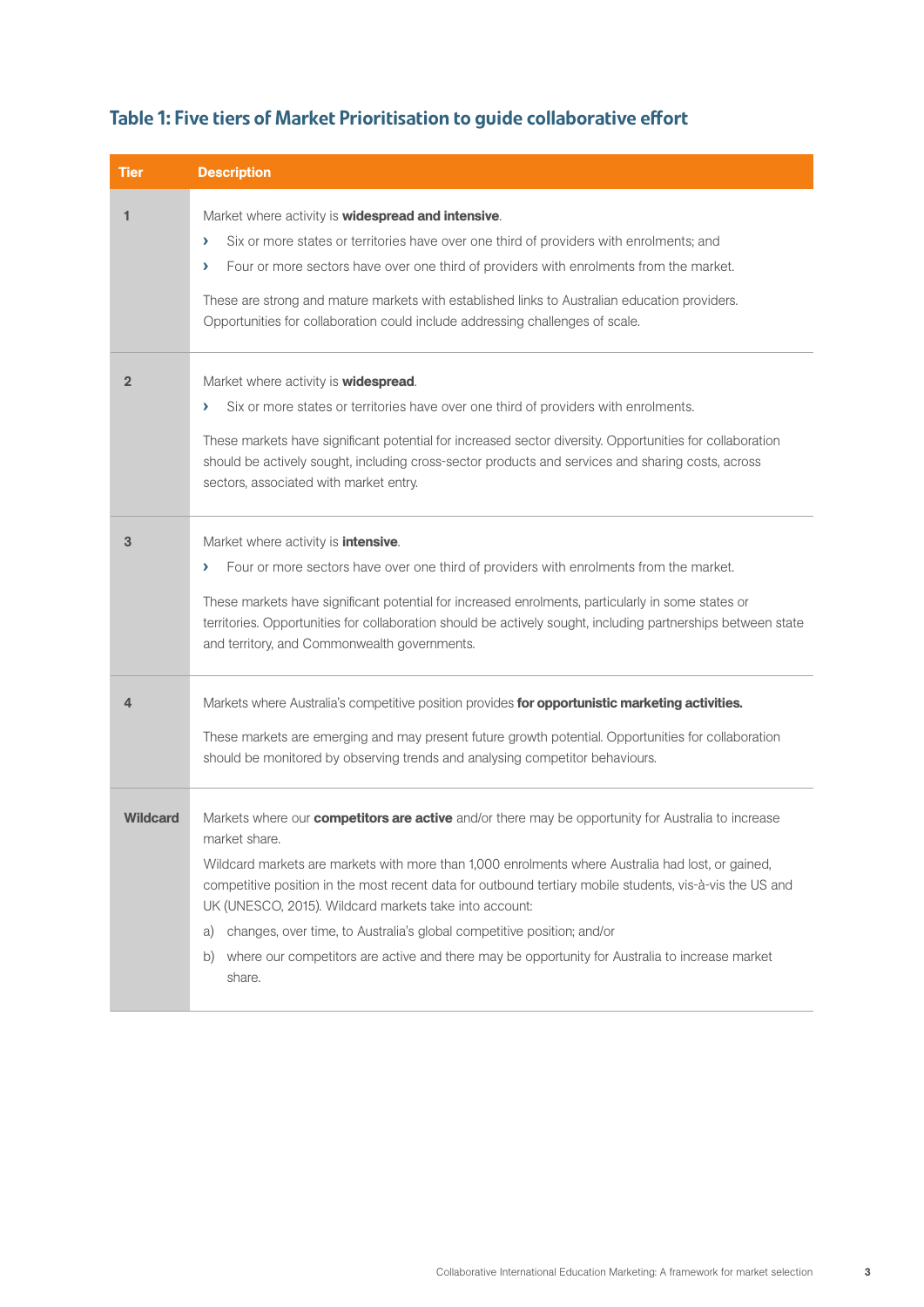The figure below represents opportunities for collaborative actions in Australia's top source markets. It is organised by:

- 1. The **breadth** of each market (number of jurisdictions with threshold numbers of enrolments from each market).
- 2. The **depth** of each market (number of sectors with students enrolled from each market).
- 3. The height of the coloured bars on the matrix represent the overall **enrolment number**s from the market.

#### Figure 1: Conceptual presentation of Market Prioritisation across tiers

**TIER 3** This quadrant represents markets with enrolments across a **TIER 1** This quadrant represents markets that are active across sectors number of sectors, but in a limited number of jurisdictions. and have broad national coverage (enrolments in 6-8 jurisdictions). These markets have significant potential for increased national These are strong and mature markets with established links to coverage, Opportunities for collaboration should be actively sought. Australian education providers. Intensive Widespread and Intensive 36k 232k Number of jurisdictions Countries with more sectors active Countries with more sectors active 88k m. a kacamatan ing Kabupatèn Bandar 33k 31k 31k  $\overline{2}$   $\overline{3}$   $\overline{5}$   $\overline{6}$   $\overline{7}$   $\overline{8}$ 30k Height of bar **20** represents 18k volume of  $16k$ enrolments  $10<sub>k</sub>$ 7.5k  $6k$ France Spain Brazil | Italy Japan Brazil Hong Indonesia Taiwan<br>Kong Japan Hong Indonesia Taiwan Vietnam South Thailand Malaysia India China Korea 35k Opportunistic and the contract of the contract of the contract of the contract of the contract of the contract of the contract of the contract of the contract of the contract of the contract of the contract of the contract Countries with fewer sectors active Countries with fewer sectors active 21k 16k  $11k$   $12k$ 11k  $7.5$  $6.5k$ 5.5k 4k 1.5k 2k 2.5k 3k Germany UK Sri USA Kenya Bangla- Pakistan | Nepal Columbia Philippines USA Kenya Papua Bhutan Turkey Nigeria Bangla-desh Lanka New Guinea Countries where more than 1/3 of providers have Countries where more than 1/3 of providers have enrolments but in fewer jurisdictions enrolments but in more jurisdictions

**TIER 4** This quadrant represents markets that have limited sector diversity, and limited national coverage.

These markets are emerging and may present future growth potential. Opportunities for collaboration should be monitored by observing trends and analysing competitor behaviours.

**TIER 2** This quadrant represents markets with enrolments from a limited number of sectors, but with broad national coverage.

These markets have significant potential for increased sector diversity. Opportunities for collaboration include cross-sector products and services.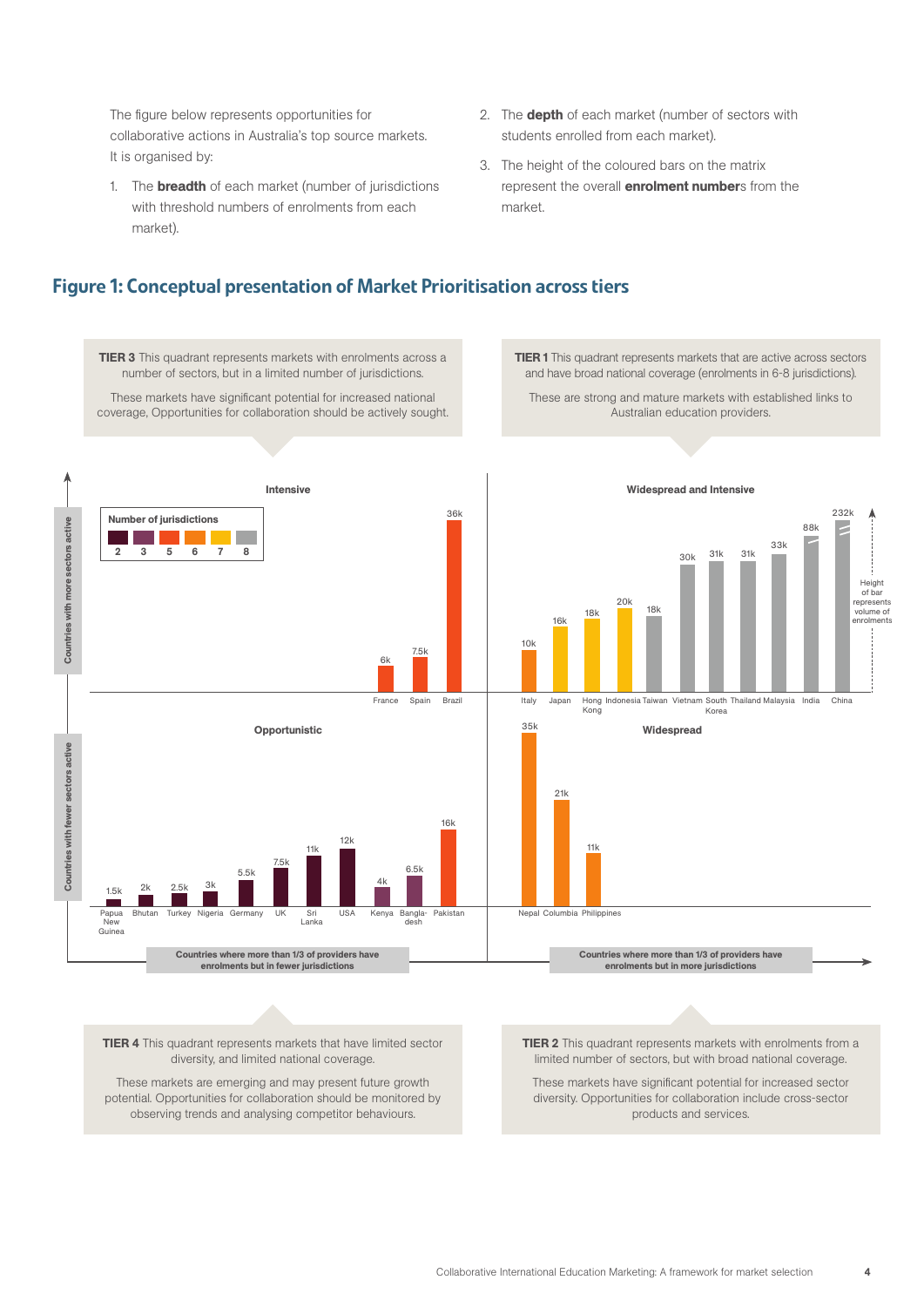#### 2. How to maximise collaborative opportunities: Models and approaches

Benefits of collaboration include aggregating and sharing of information and leading practices, in a cost-effective way. Specifically, collaboration:

- › Builds a stronger presence for Australia through consistency of message
- › Enables greater traction in markets by maximising impact of spend and lowering buy-in thresholds
- › Helps articulate market needs and opportunities
- › Responds to instances where Australia has a loss of market share, is tracking below projections, or opportunity emerges relative to key competitors
- › Ensures supply side capacity and appetite for growth.

The framework considers proactive opportunities based on data and market insights and reactive marketing to respond to events that may adversely impact the reputation of Australian international education and training.

#### #GoBeyond Regional campaign

The *#GoBeyond* regional Australian education campaign ran on Facebook from April – June 2018 targeting international students in Indonesia, Philippines, Brazil, Colombia and Malaysia. The campaign was a collaborative approach between Austrade and states and territories to raise the profile of Australian study options for international students outside of Sydney, Melbourne and Brisbane. States and territories sourced images for the campaign from regional institution partners to assist campaign asset development. States and territories were then able to utilise the campaign assets to conduct their own state-based campaigns.

Following the prioritisation of collaborative opportunities across different markets, there are a number of models and approaches that could be considered:

- › Development of Market Action Plans (as is the case with Vietnam, Indonesia and Mexico)
- › Specific sector, discipline or industry opportunities
	- › Recognising that Australia's competitive differentiation is more effective in discrete areas, but not all jurisdictions may share in the same strengths
- › Shaping strategic messaging and other shared collateral
- › Enhanced data collection and dissemination
- › Joint market research and student insights
- › Campaigns (including but not limited to traditional advertising campaigns, digital marketing, and social media campaigns)
- › Alumni Engagement
- › Collaboration with tourism industry.

### Case study 1 Case study 2

#### Philippines Digital Influencer Campaign for Education

In April 2018, Philippine social media influencer, athlete and TV host Gretchen Ho travelled to Queensland, the Northern Territory and Victoria to showcase the best of *#studyinAustralia*.

Gretchen shared with her millions of social media followers, the best of Australian cities and education campuses, while meeting international students and Australian academics. The digital campaign was organised by Austrade in partnership with Study Queensland, Study Northern Territory, Study Melbourne and Qantas. This campaign was co-funded delivering great value and exposure to participating jurisdictions. The campaign included interviews with students and academics, classroom participation and promotion of campus facilities. Through Gretchen's extensive social media presence and demographic following, the campaign has raised awareness about Australian education, showcased Filipino students' and alumni experiences studying in Australia and engaged potential students and parents.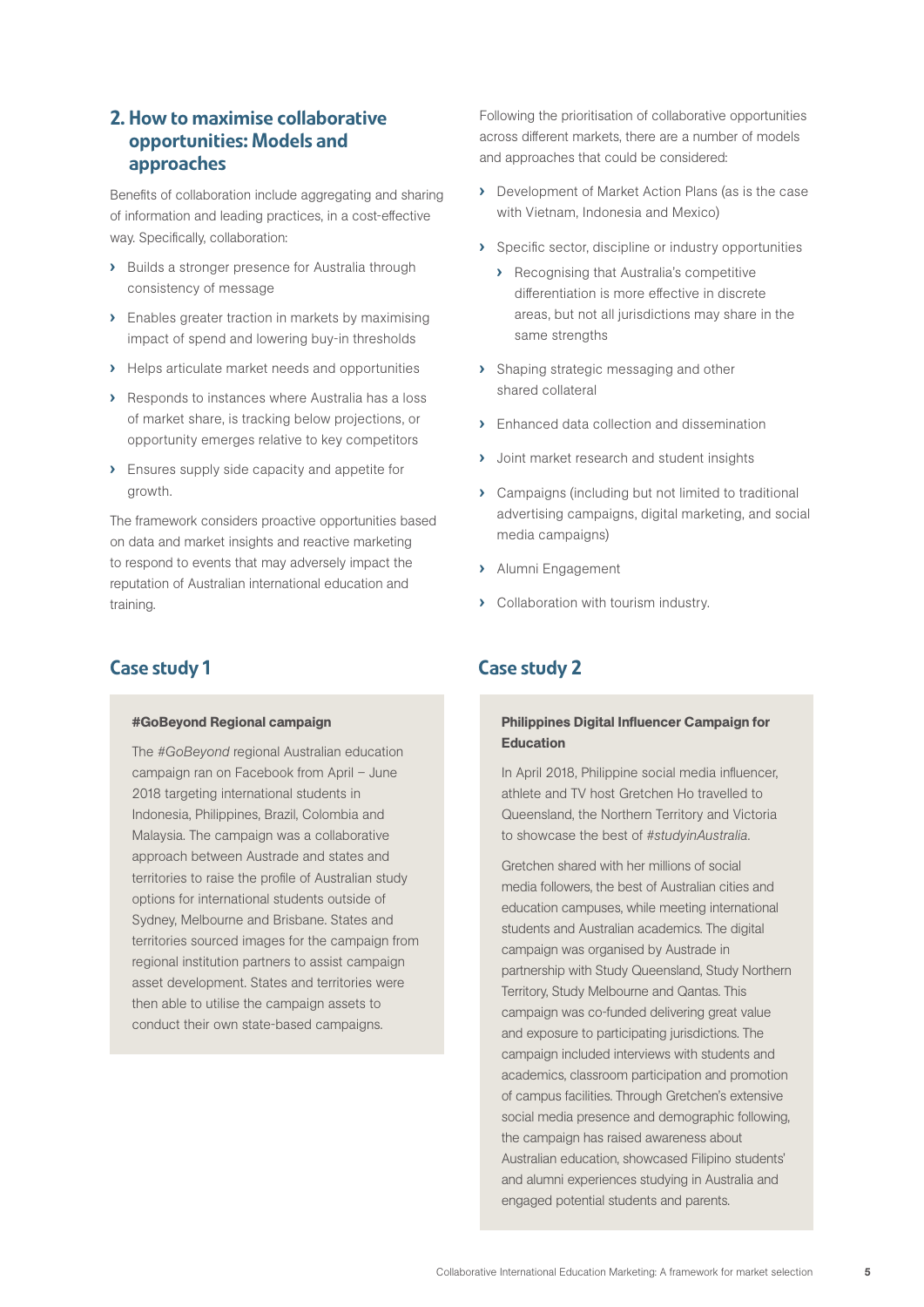#### 3. Reputational Response Framework

In the design and testing of this framework, partners agreed that if we are to collaborate to grow and open markets, we must also collaborate in our messaging and responses to incidents that have the potential to negatively impact the reputation of Australian education and training.

The Reputational Response has the following objectives:

- › Implement a structured and repeatable process to govern Australian stakeholder interactions in response to incidents.
- › Overlay (and not duplicate) existing incident management planning within jurisdictions, and utilise existing good practice.
- > Consider both **reactive** incident management and proactive monitoring.

Appropriate responses to incidents will be tailored according to the nature of the incident. This work should complement incident management plans that are owned and maintained locally within jurisdictions. This approach continues to acknowledge the requirement of providers to have incident plans in place address the immediate and ongoing safety and welfare of students.

The severity of the incident and potential for reputational damage determines the frequency and seniority of mobilisation across Australian Government and between jurisdictions to monitor and respond.

Key messages for reputational response will be developed as part of the Strategic Messaging Framework.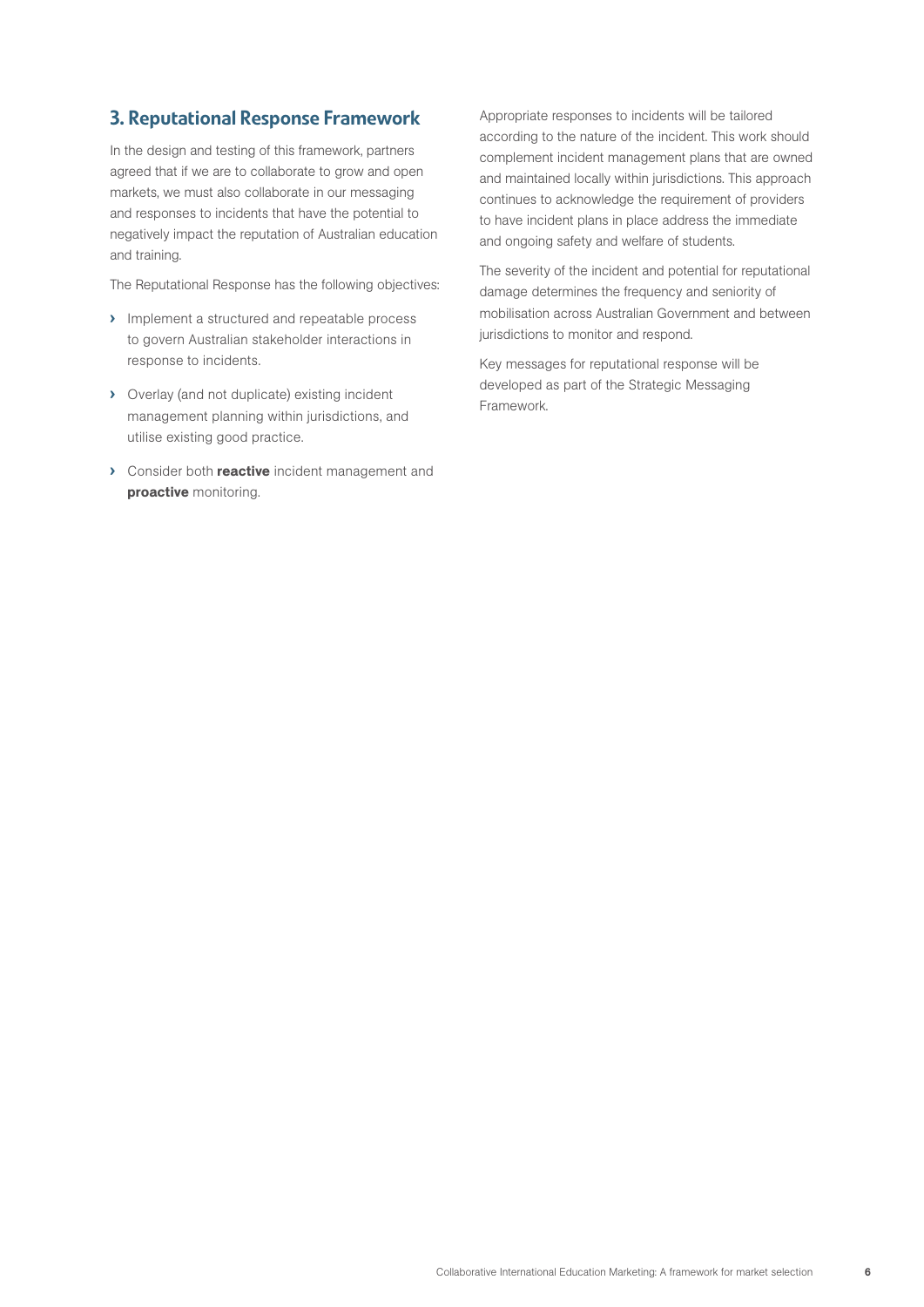## Appendix A: Market Prioritisation Methodology and Data

The Market Prioritisation approach ranks collaboration opportunities by market size (overall enrolments), and market diversity by provider/sector enrolment activity. The presentation of collaborative opportunities is based on the following methodology.

To capture markets of significant opportunity, only those with a minimum of 1,000 onshore enrolments in Australia in 2017, or for schools a minimum of 200, are included.

States and territories where **more than one third of providers in that jurisdiction** had enrolments from the market are categorised. This identifies markets of broad value across providers within each state or territory, rather than a market of value for only one or two providers. The framework distinguishes between markets:

- **>** a) with **six to eight** states and territories where one third of providers are active in the market (tiers one and two); and
- **>** b) with **two to five** and territories where over one third of providers are active in the market (tiers three and four).
- › c) Markets with enrolments in only one state or territory are not included.

Sectors<sup>2</sup> where **more than one third of providers** in that sector had enrolments from the market are identified.

The framework distinguishes between markets:

- **>** a) with **four or more** sectors where over one third of providers are active in the market (tiers one and three); and
- b) with up to three sectors where over one third of providers are active in the market (tiers two and four).

In addition to the four square matrix, the framework identifies 'wildcard' markets. Wild card markets are markets with more than 1,000 enrolments and Australia had lost, or gained, competitive position in the most recent data for outbound tertiary mobile students, vis-à-vis the US and UK (UNESCO, 2015). These wildcard markets take into account:

- › c) changes, over time, to Australia's global competitive position; and/or
- › d) where our competitors are active and there may be opportunity for Australia to increase market share.

2. Deloitte Access Economics and EduWorld, *Growth and opportunity in Australian International Education* (A report prepared for Austrade), December 2015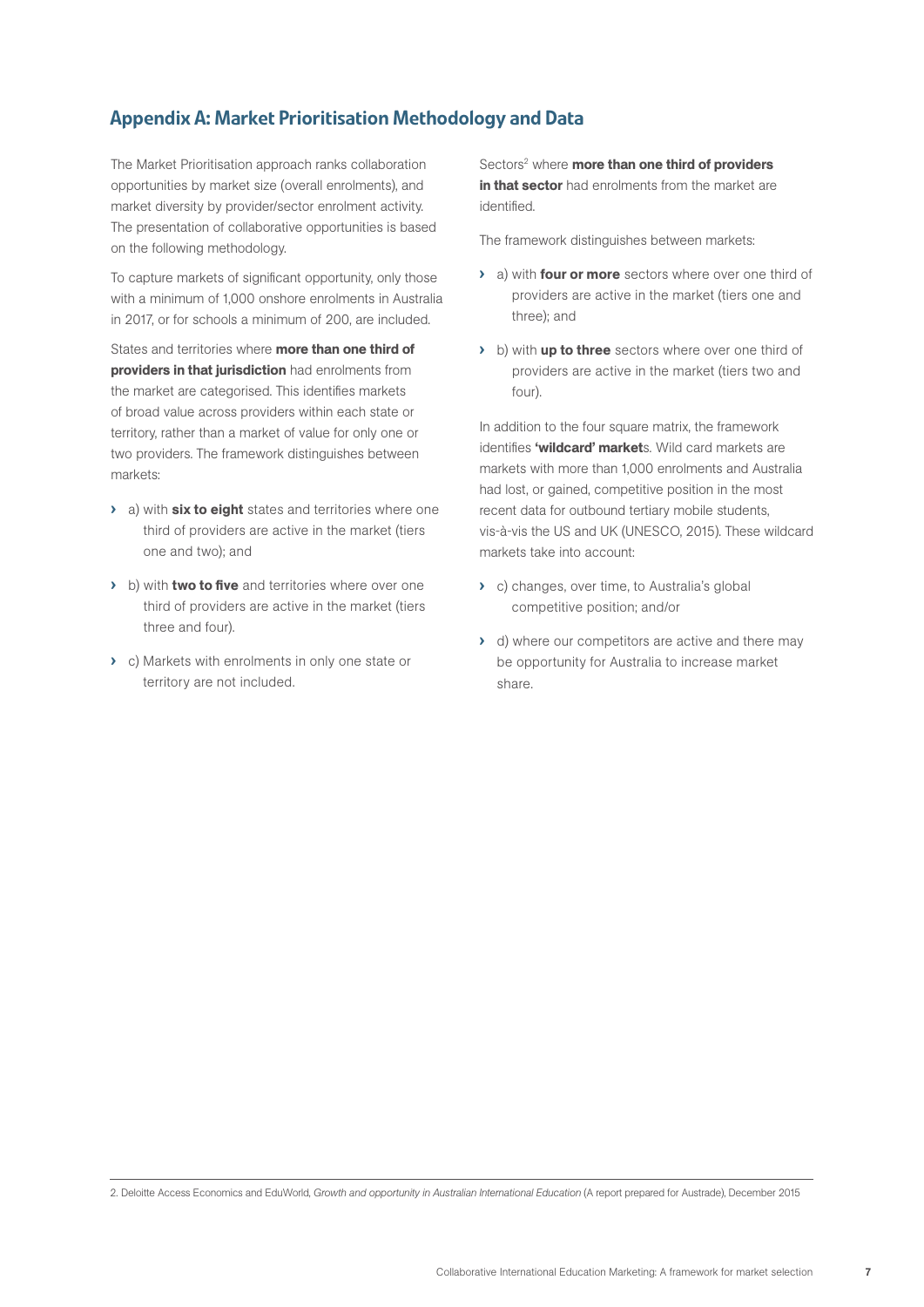# Appendix B: 2017 Onshore Enrolment Data

### Total / all sectors

| <b>Market</b>  | <b>Number of</b><br>widely active<br>states/territories | <b>Enrolments</b><br>(2017) | <b>Competitive</b><br>position |
|----------------|---------------------------------------------------------|-----------------------------|--------------------------------|
| China          | $\mathsf{All}$                                          | 231,191                     |                                |
| India          | All                                                     | 87,615                      | $\blacktriangle$               |
| Malaysia       | All                                                     | 32,899                      |                                |
| Korea          | $\mathsf{All}$                                          | 31,112                      |                                |
| Vietnam        | $\mathsf{All}$                                          | 30,356                      | $\blacktriangledown$           |
| Thailand       | $\mathsf{All}$                                          | 30,730                      |                                |
| Taiwan         | $\mathsf{All}$                                          | 18,227                      |                                |
| Indonesia      | 7/8                                                     | 20,028                      |                                |
| Hong Kong      | 7/8                                                     | 17,772                      | $\blacktriangledown$           |
| Japan          | 7/8                                                     | 16,041                      |                                |
| Philippines    | 7/8                                                     | 10,803                      | ▲                              |
| Nepal          | 6/8                                                     | 35,423                      | ▲                              |
| Colombia       | 6/8                                                     | 21,628                      |                                |
| Italy          | 6/8                                                     | 10,248                      |                                |
| <b>Brazil</b>  | 5/8                                                     | 36,496                      | ▲                              |
| Pakistan       | 5/8                                                     | 15,738                      | ▲                              |
| Spain          | 5/8                                                     | 7,729                       |                                |
| France         | 5/8                                                     | 5,914                       |                                |
| Zimbabwe       | 4/8                                                     | 1,441                       |                                |
| United Kingdom | 3/8                                                     | 7,497                       |                                |
| Bangladesh     | 3/8                                                     | 6,565                       |                                |
| Kenya          | 3/8                                                     | 4,035                       |                                |
| Singapore      | $\overline{\phantom{0}}$                                | 8,335                       | $\blacktriangledown$           |
| Mauritius      |                                                         | 2,389                       | $\blacktriangledown$           |
| Oman           |                                                         | 1,280                       | $\blacktriangledown$           |

#### A Australia has lost more than 1 per cent market share and the US, UK or both have gained market share in 2015.

#### t Australia has gained more than 1 per cent market share, and the US, UK or both have lost market share in 2015.

#### NOTES

> Markets with no indicator in the competitive position column have 2015 market share of within 1 per cent of their 2014 market share.

- > There is no data available for Taiwan.
- > Competitive position is calculated on the latest available market share data for outbound tertiary mobile students by country and destination from UNESCO (2014 and 2015). This does not include all sectors, only tertiary education- ISCED levels 5 to 8.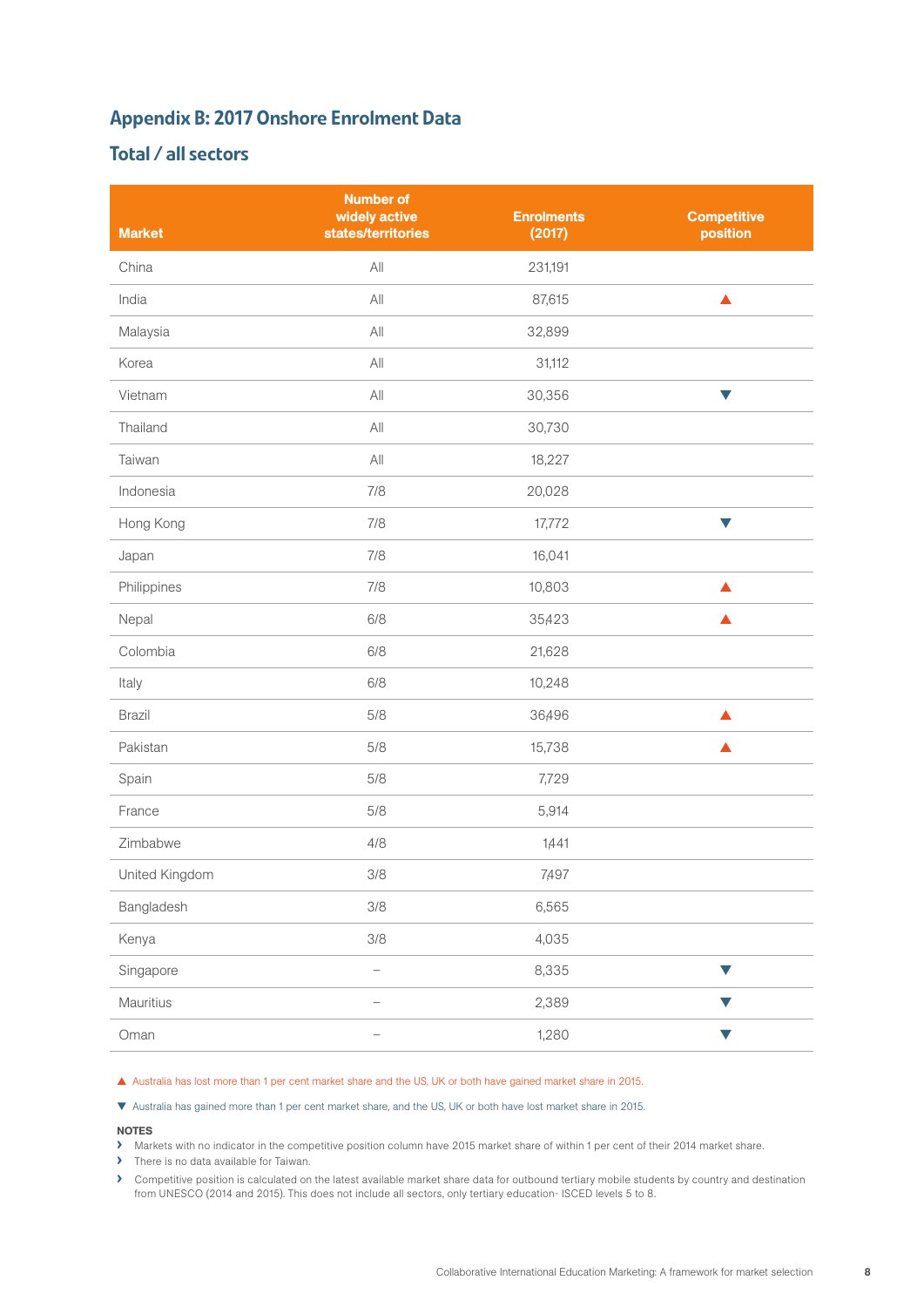# Higher Education

| <b>Market</b>        | <b>Number of</b><br>widely active<br>states/territories | <b>Enrolments</b><br>(2017) |
|----------------------|---------------------------------------------------------|-----------------------------|
| China                | $\left\ A\right\ $                                      | 133,891                     |
| India                | $\mathsf{All}$                                          | 54,376                      |
| Nepal                | $\mathsf{All}$                                          | 21,481                      |
| Vietnam              | All                                                     | 15,092                      |
| Malaysia             | $\mathsf{All}$                                          | 14,680                      |
| Pakistan             | $\mathsf{All}$                                          | 11,000                      |
| Indonesia            | All                                                     | 9,293                       |
| Hong Kong            | $\mathsf{All}$                                          | 8,888                       |
| Sri Lanka            | $\mathsf{All}$                                          | 7,566                       |
| Singapore            | $\mathsf{All}$                                          | 7,214                       |
| Bangladesh           | $\mathsf{All}$                                          | 5,401                       |
| Korea                | $\mathsf{All}$                                          | 5,083                       |
| Philippines          | All                                                     | 4,198                       |
| Taiwan               | $\mathsf{All}$                                          | 2,648                       |
| Thailand             | $\mathsf{All}$                                          | 2,586                       |
| Kenya                | $\mathsf{All}$                                          | 2,086                       |
| Nigeria              | $\mathsf{All}$                                          | 1,899                       |
| <b>Brazil</b>        | $\mathsf{All}$                                          | 1,639                       |
| Japan                | All                                                     | 1,594                       |
| Colombia             | $\mathsf{All}$                                          | 1,543                       |
| Canada               | $\mathsf{All}$                                          | 2.634                       |
| <b>United States</b> | 7/8                                                     | 2,815                       |
| Germany              | 6/8                                                     | 1,258                       |
| France               | $6/8$                                                   | 1,191                       |
| Mauritius            | 7/8                                                     | 1,026                       |
| Saudi Arabia         | 4/8                                                     | 4,003                       |
| Iran                 | 3/8                                                     | 2,304                       |
| United Kingdom       | 4/8                                                     | 1,444                       |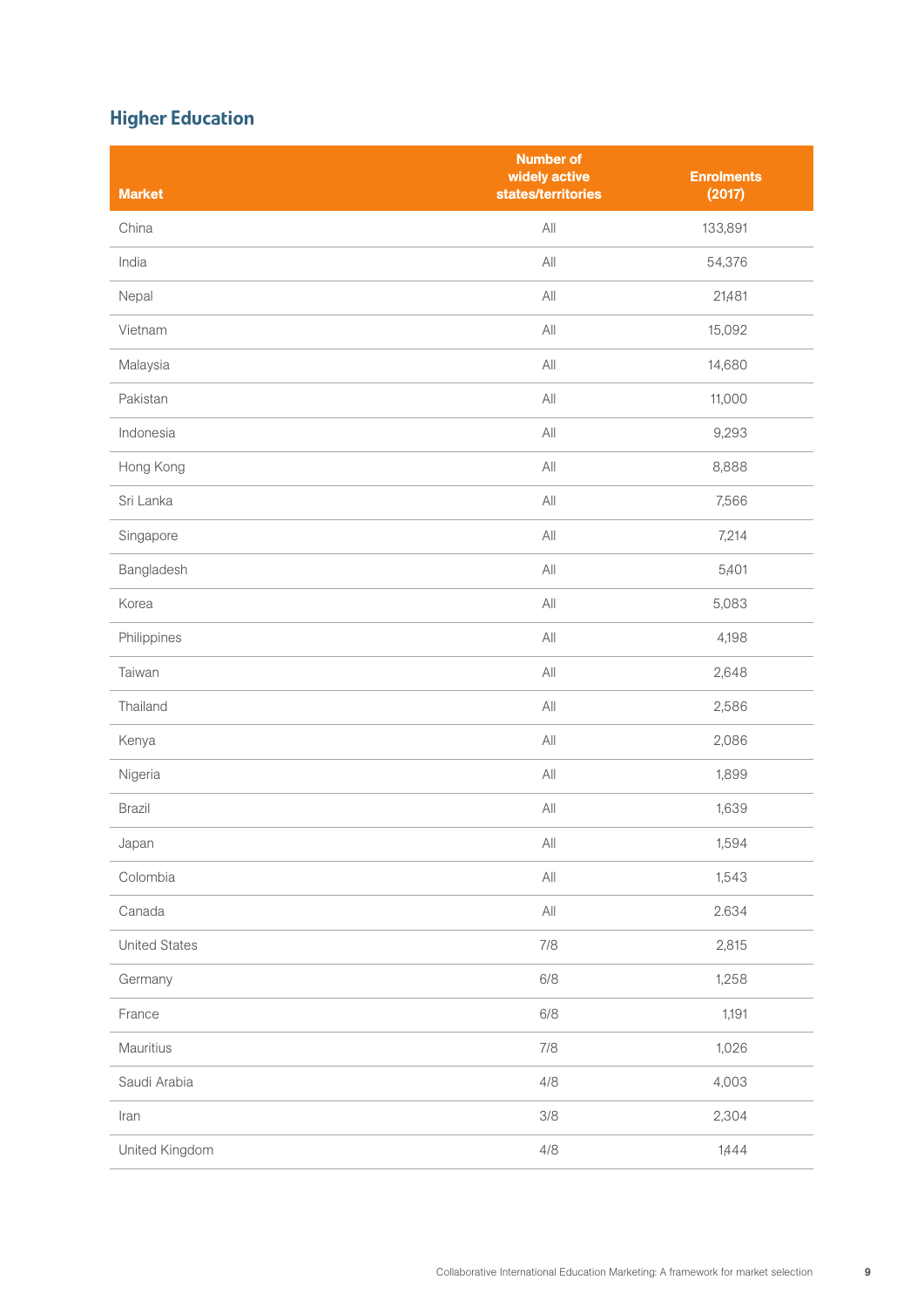# VET

| <b>Market</b>        | <b>Number of</b><br>widely active<br>states/territories | <b>Enrolments</b><br>(2017) |
|----------------------|---------------------------------------------------------|-----------------------------|
| India                | $\mathsf{All}$                                          | 27,560                      |
| China                | $\mathsf{All}$                                          | 18,544                      |
| Vietnam              | $\left\ A\right\ $                                      | 6,977                       |
|                      | $\mathsf{All}$                                          | 5,856                       |
| Philippines          |                                                         |                             |
| Korea                | 7/8                                                     | 17,657                      |
| Thailand             | 7/8                                                     | 17,349                      |
| <b>Brazil</b>        | 6/8                                                     | 16,164                      |
| Malaysia             | 7/8                                                     | 12,905                      |
| Taiwan               | 7/8                                                     | 9,460                       |
| Nepal                | 7/8                                                     | 9,396                       |
| Indonesia            | 6/8                                                     | 8,306                       |
| Italy                | 7/8                                                     | 5,776                       |
| Japan                | 6/8                                                     | 4,481                       |
| Hong Kong            | 7/8                                                     | 4,386                       |
| Pakistan             | 7/8                                                     | 3,641                       |
| Spain                | 5/8                                                     | 2,787                       |
| France               | 5/8                                                     | 2,334                       |
| Colombia             | 4/8                                                     | 7,077                       |
| United Kingdom       | 3/8                                                     | 3,829                       |
| <b>United States</b> | 3/8                                                     | 2,432                       |
| Sri Lanka            | 4/8                                                     | 2,058                       |
| Kenya                | 3/8                                                     | 1,751                       |
| Chile                | 3/8                                                     | 1,570                       |
| Germany              | 3/8                                                     | 1,240                       |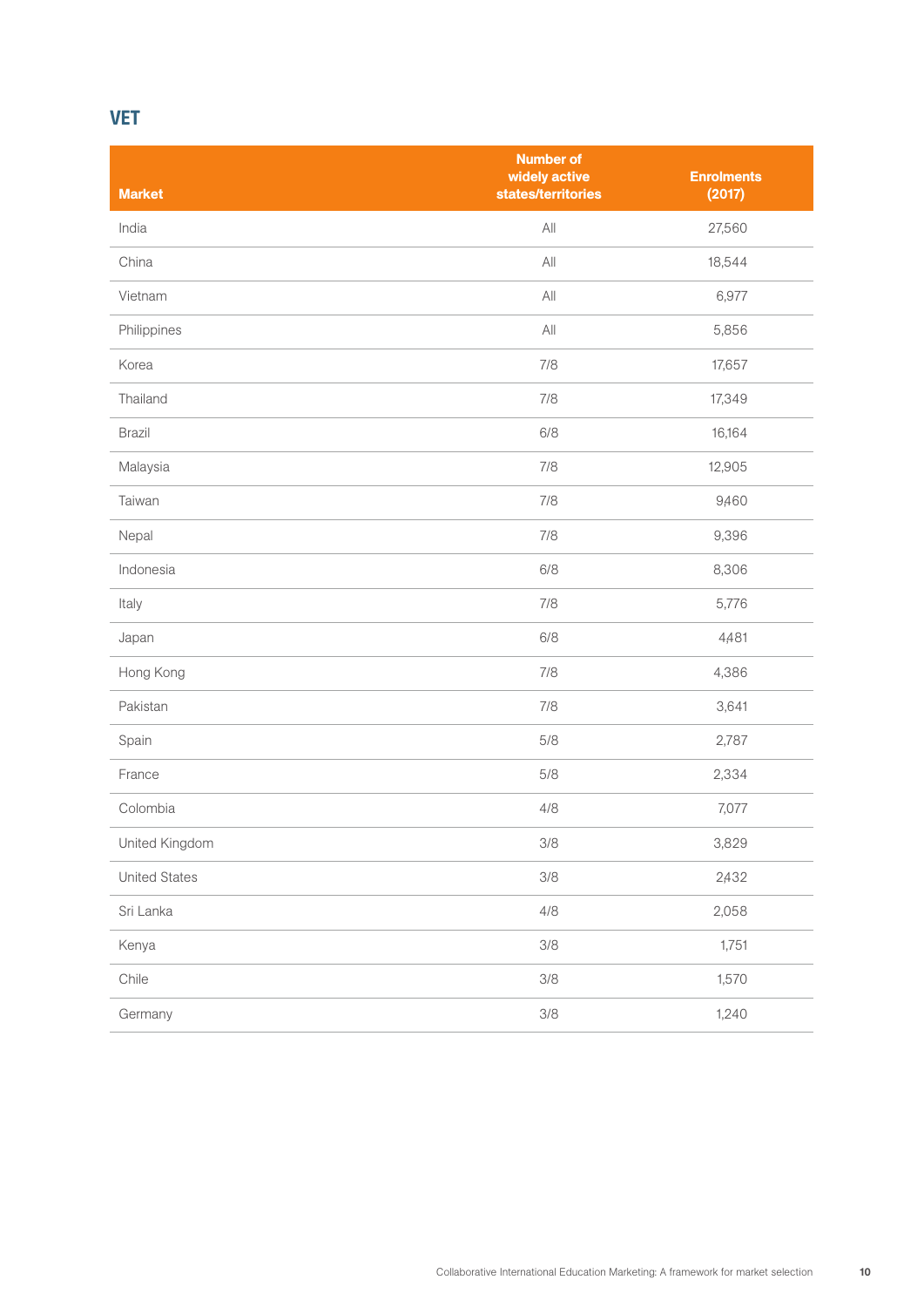# ELICOS

| <b>Market</b> | <b>Number of</b><br>widely active<br>states/territories | <b>Enrolments</b><br>(2017) |
|---------------|---------------------------------------------------------|-----------------------------|
| China         | $\mathsf{All}$                                          | 45,617                      |
| <b>Brazil</b> | $\mathsf{All}$                                          | 18,205                      |
| Colombia      | $\mathsf{All}$                                          | 12,901                      |
| Thailand      | All                                                     | 10,195                      |
| Japan         | All                                                     | 8,082                       |
| Korea         | $\mathsf{All}$                                          | 6,697                       |
| Taiwan        | All                                                     | 5,412                       |
| India         | All                                                     | 5,071                       |
| Vietnam       | All                                                     | 4,545                       |
| Hong Kong     | $\mathsf{All}$                                          | 2,077                       |
| Spain         | 6/8                                                     | 4,175                       |
| Malaysia      | 7/8                                                     | 3,703                       |
| Nepal         | 6/8                                                     | 3,176                       |
| Italy         | 7/8                                                     | 2,655                       |
| Chile         | 6/8                                                     | 2,104                       |
| Indonesia     | $6/8$                                                   | 1,361                       |
| France        | 6/8                                                     | 1,190                       |
| Saudi Arabia  | 4/8                                                     | 1,998                       |
| Mongolia      | 3/8                                                     | 1,659                       |
| Turkey        | 3/8                                                     | 1,270                       |